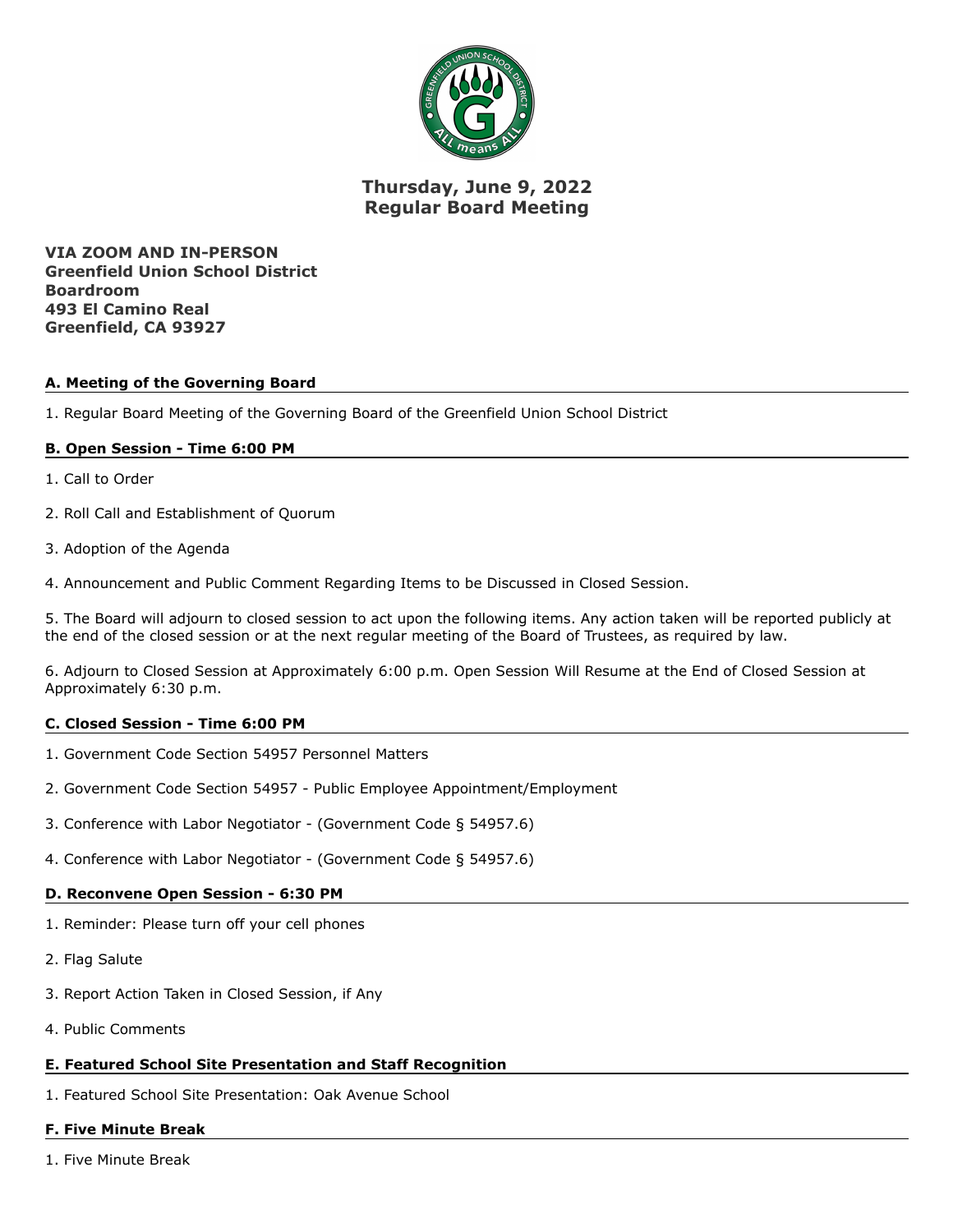#### **G. Communication**

- 1. GTA Report
- 2. CSEA Report
- 3. Board Members Report
- 4. Superintendent Report

# **H. Information / Discussion**

- 1. Proposed Local Control Accountability Plan (LCAP) 2022-2023
- 2. Public Hearing Proposed Local Control Accountability Plan (LCAP) 2022-2023
- 3. Proposed Budget Report for 2022-2023
- 4. Public Hearing Proposed Budget Report 2022-2023
- 5. Recording of Meetings

## **I. Action**

- 1. Travel Expenses BP/AR 3350 and Bylaw 9250 Remuneration Reimbursement and Other Benefits
- 2. Cancellation of Regular Board Meeting on July 14, 2022
- 3. Adopted Governance Calendar 2021-2022 and Draft Governance Calendar 2022-2023
- 4. CSBA Board Self-Evaluation Survey
- 5. Credential Approval for Teachers
- 6. Variable Term Waiver Application (Mayra Dolores Garcia)
- 7. Second Reading of Board Policies
- 8. Credential Approval for Teachers
- 9. Resolution No. 1101 2022 Refunding GO Bonds

10. Resolution No. 1102 - Delinquent Tax Receivables to the Monterey County Educational Delinquent Tax Finance Authority for Fiscal Years ending June 30, 2022, 2023 and 2024, and Authorizing Execution and Delivery of Related Documents and Actions

- 11. Superintendent's Employment Agreement Verbal Summary
- 12. Superintendent's Employment Agreement Approval
- 13. Associate Superintendent, Educational Services Employment Agreement Verbal Summary
- 14. Associate Superintendent, Educational Services Employment Agreement Approval
- 15. First Reading of Board Policies

# **J. Consent Agenda**

- 1. Approval of Consent Agenda
- 2. Board Workshop Minutes for May 12, 2022
- 3. Regular Board Meeting Minutes for May 12, 2022
- 4. Warrant Recap May 2022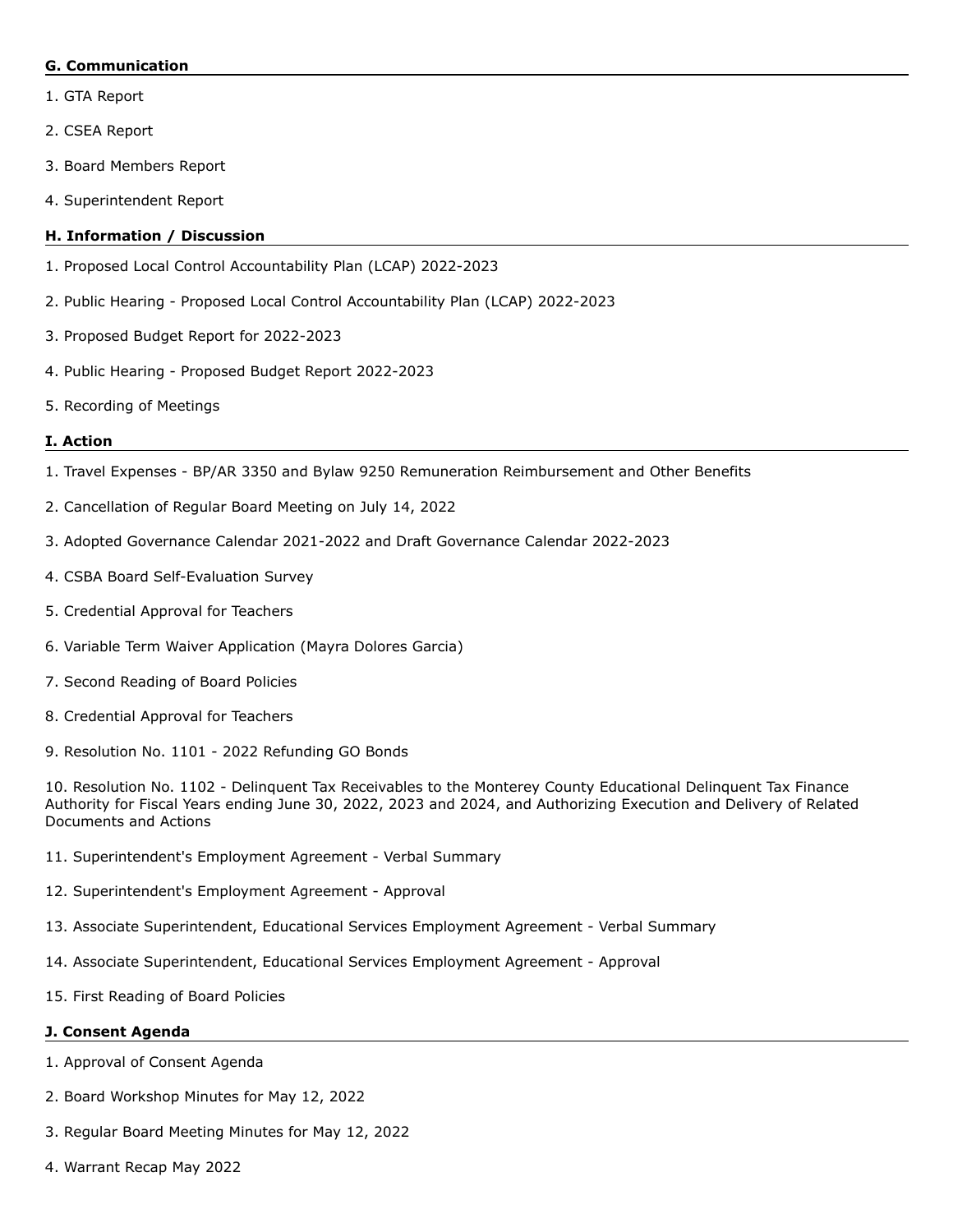- 5. Donations to Greenfield Union School District
- 6. Christy White Engagement Letter 2023 -2025
- 7. Resolution Number 1104 Authorizing Use of Bridge Financing 2021-2022
- 8. Fagen Friedman & Fulfrost LLP Agreement for Legal Services 2022-2023
- 9. Resolution Number 1105 Authorizing Use of Remote Teleconferencing Provisions (AB 361)
- 10. Out of State Travel: ISTE Conference, New Orleans, LA June 26-29, 2022
- 11. Committee for Children Quote #5025683
- 12. Hatching Results Agreement for Professional Services
- 13. 2022-2023 Core and Supplemental Curriculum Matrix
- 14. GUSD Universal Pre Kindergarten Plan
- 15. Kagen Professional Development Quote #9197 for Cooperative Learning 1-Day Workshop
- 16. Kagen Professional Development Quote #9199 for Win-Win Discipline 1-Day Workshop
- 17. Items To Be Declared Surplus Books (Oak Avenue School)
- 18. Agile Evolutionary Group (A.E.G.)
- 19. M3 Environmental Agreement for the Mary Chapa Full Day Kindergarten Modernization Project
- 20. Alfredo's Concrete Preschool Improvements for Vista Verde and Mary Chapa Preschool
- 21. Ross Recreation Equipment Company Quote #00038286 Oak Avenue Preschool Improvements
- 22. Ross Recreation Equipment Company Quote #00038287 Mary Chapa Preschool Improvements
- 23. Ross Recreation Equipment Company Quote #00038288 Vista Verde Preschool Improvements
- 24. DCA Proposal #P22.027 for Pre-Check Shade Structures DW
- 25. Moore Twining Associates Inc.
- 26. Tireless Alarm Company Inc. Proposal for MCA
- 27. Abacherli Fence Co. Agreement New Fence at MCA, OAS and VVMS
- 28. Job Description for School Social Worker
- 29. Job Description for Associate Superintendent of Educational Services
- 30. California School Employees Association (CSEA), Chapter 526 Letter of Intent to Bargain 2022-2025
- 31. Employment Notices Classified Assignment Order #521
- 32. Employment Notices Certificated Personnel Assignment Order #428
- 33. Employment Notices Management/Confidential Personnel Order #198
- 34. Regular Board Meeting Minutes for March 10, 2022
- 35. Regular Board Meeting Minutes for April 14, 2022
- 36. Board Workshop Minutes for April 28, 2022